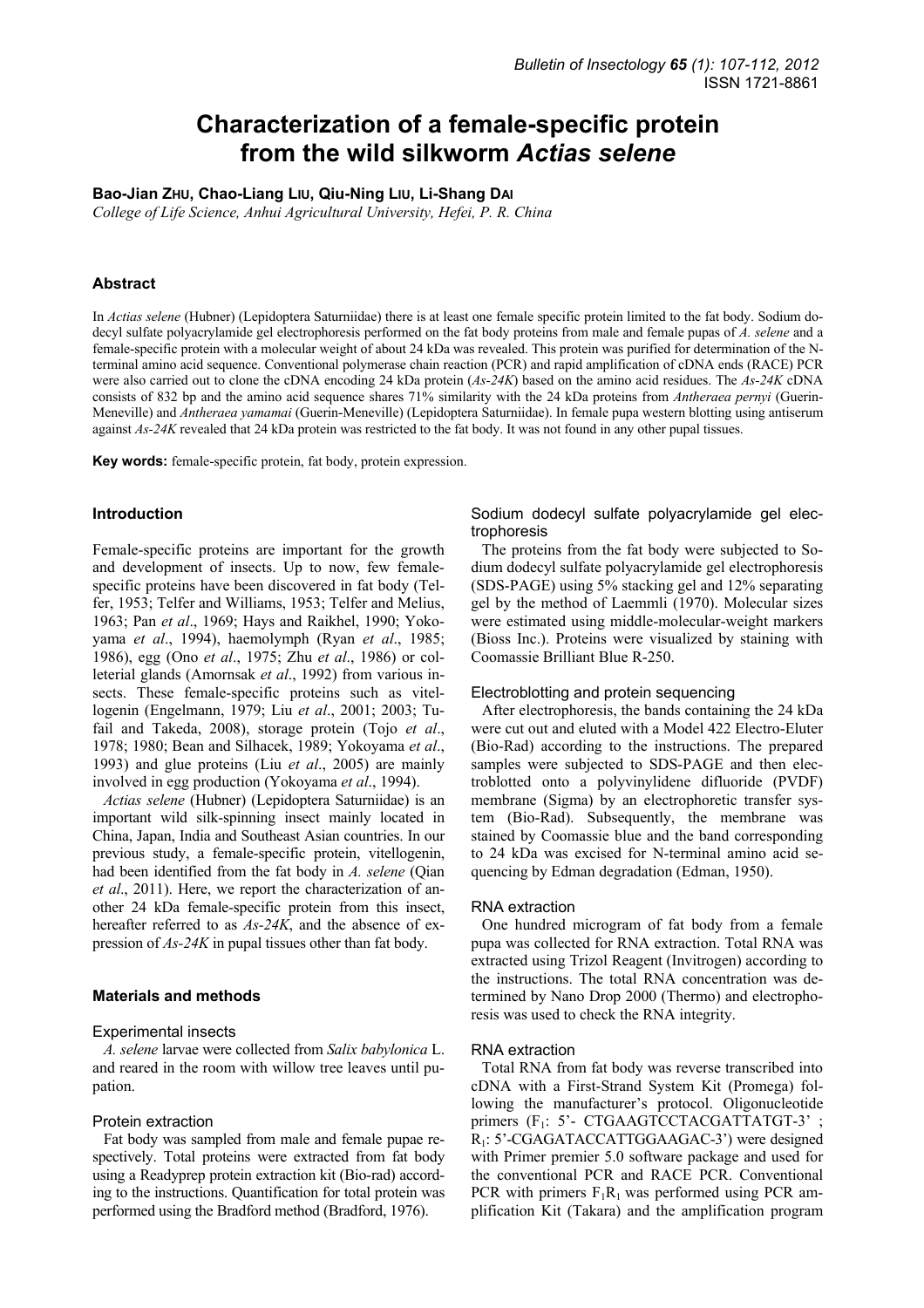consisted of 5 min at 94 °C followed by 35 cycles of 94 °C for 30 s, 54 °C for 35 s, 72 °C for 45 s and a final elongation step of 72 °C for 5 min. RACE PCR with primers RC3 (5'-GCTGGTATACGATTCGAGAACAT-3') and RC5 (5'-CAACTTGGGTCAGTTCAGTTTCC-3') were conducted using the SMART RACE cDNA Amplification Kit (Clontech). Generated DNA fragments were analyzed on 1% agarose gels, then subcloned into the PGEM T easy cloning vector (Promega) and sequenced at Invitrogen, Shanghai.

# Antibody preparation

Antiserum was prepared according to the method described by Harlow and Lane (1999). The New Zealand white rabbits were immunized with 100 µg of eluted *As-24K* protein homogenized in complete Freund's adjuvant for three times at 2-week intervals. A boost injection was given for another week and antiserum was collected after the last immunization, this antiserum was used for the verification of *As-24K* by western blotting.

## Enzyme-linked immunosorbent assay

Antibody titer was determined from the immunized rabbits by enzyme-linked immunosorbent assay (ELI-SA) (Zhu and Wu, 2008). *As-24K* protein was diluted in 0.05M carbonate buffer and coated onto a 96-well plate (Nune, Denmark) and then incubated overnight at 4 °C with blocking solution (5% skimmed milk powder in phosphate-buffered saline). After washing with PBST (phosphate-buffered saline containing 0.1% Tween 20), each well was filled with rabbit serum of different dilutions and incubated at 37 °C for 1h. The plates then were incubated with goat anti-rabbit IgG conjugated to horseradish peroxidase for 30 min at room temperature. Finally,  $TMB/H<sub>2</sub>O<sub>2</sub>$  substrate was added to each well and Optical density was measured at 450 nm with Elix 800 Universal micro-plate reader (Biotek Instruments).

## Western blotting

Total proteins from mid-intestine, malpighian tube, blood, fat body and ovary were subjected to SDS-PAGE and then transferred onto PVDF membrane (Sigma) by an electrophoretic transfer system (Bio-Rad). Membranes were blocked with 1% BSA for 2 h at room temperature. After washing with PBST, membranes were subsequently incubated with primary antibodies for 2 h and then incubated with horseradish peroxidase (HRP)-conjugated sheep anti-rabbit IgG antibody (Sigma) for 1 h at room temperature. Final detection was performed with an HRP-DAB Detection Kit (Tiangen) (Zhu and Wu, 2008; Liu *et al*., 2011). The beta actin immunoreactive signal used as loading control.

# **Results**

## SDS-PAGE of fat body proteins

A protein of 24 kDa molecular weight was discernable in fat body proteins from *A. selene* female pupa, but not in male pupa (figure 1A). This result suggested that this protein is a female - specific fat body protein. Subsequently, fractions containing this 24 kDa protein were cut out for gel elution and a single band was obtained by SDS-PAGE (figure 1B).



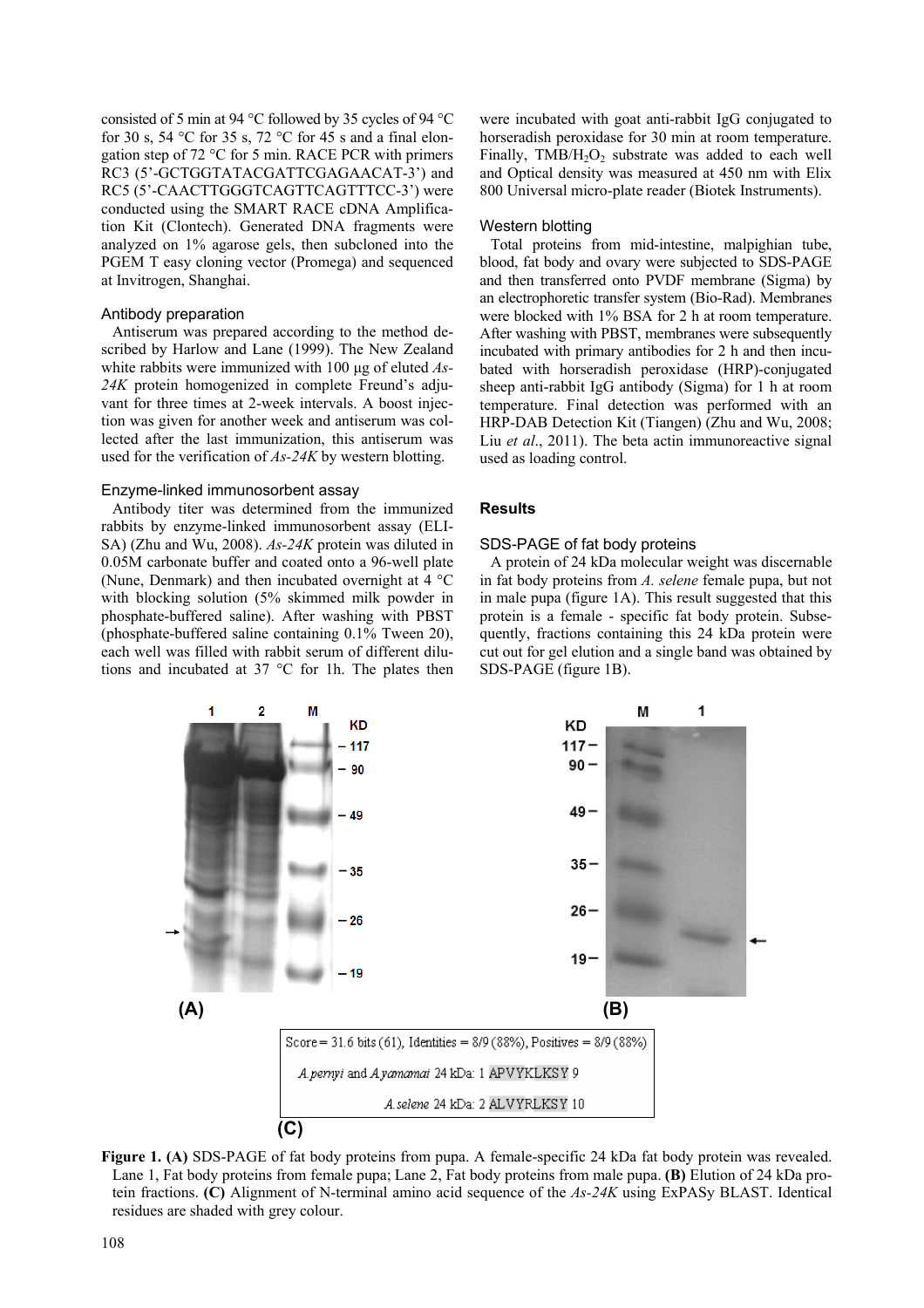# Partial sequence of *As-24K*

As shown in figure 1C, the partial amino acid residues in the N-terminal of *As-24K* protein exhibits 88% identity with female-specific fat body proteins isolated from *Antheraea pernyi* (Guerin-Meneville) and *Antheraea yamamai* (Guerin-Meneville) (Lepidoptera Saturniidae).

## Cloning and sequence analysis of *As-24K* cDNA

The RNA extracted from fat body of female pupa was used for *As-24K* cloning. A cDNA fragment of about 300 bp was obtained by conventional PCR with  $F_1R_1$ and RACE-PCR was performed with the primers RC3 and RC5 to clone full-length cDNA (figure 2). The cDNA (GenBank accession number JN400271) contains a 25-base 5'-untranslated sequence, an open reading frame of 624bp and a 183-base 3'-untranslated sequence (figure 3). Comparison of *As-24K* with 24 kDa proteins from *A. pernyi* and *A. yamamai* revealed 71% similarity in the entire sequence (figure 4A). Interestingly, this *As-24K* is also homologous to the glutathione S-transferase (GST) proteins from other insects according to the phylogenetic analysis (figure 4B)*.*

#### Western blotting

The partial eluted *As-24K* proteins were used for the preparation of antiserum against rabbit and the titer of anti-*As-24K* antibody (about 1:8400) was determined by



**Figure 2.** PCR amplification results of *As-24K* cDNA. Lanes 1-3, PCR products using primer pairs with  $F_1R_1$ , RC5 and RC3, respectively. M, marker.

ELISA. *As-24K* was detected in female fat body proteins by Western blotting while no immunoreactive band was found in male fat body proteins (figure 5). This result suggested that *As-24K* was a female-specific protein.

|              | 1 gatttattgtaaatcgtctacaaacATGGCGCCCGTCTACAGACTCAAGTCCTACTATTA   |                                                                  |              |                           |  |       |  |  |                         |  |     |  |              |                |                                   |                |   |           |              |              |
|--------------|------------------------------------------------------------------|------------------------------------------------------------------|--------------|---------------------------|--|-------|--|--|-------------------------|--|-----|--|--------------|----------------|-----------------------------------|----------------|---|-----------|--------------|--------------|
|              |                                                                  |                                                                  |              |                           |  |       |  |  |                         |  |     |  |              | F <sub>1</sub> |                                   |                |   |           |              |              |
| $\mathbf{1}$ |                                                                  |                                                                  |              |                           |  |       |  |  |                         |  |     |  |              |                | M A P V Y R L K                   |                |   | $S - Y$   | Y.           | Y            |
|              | 61 TGTCGGTGATGCAGAATCAATTAGGTATCTTCTCGCTTATGCTGGTATACGATTCGAGAA  |                                                                  |              |                           |  |       |  |  |                         |  |     |  |              |                |                                   |                |   |           |              |              |
|              | RC3                                                              |                                                                  |              |                           |  |       |  |  |                         |  |     |  |              |                |                                   |                |   |           |              |              |
| 13           | V G                                                              |                                                                  |              | D A E S I R Y L L A Y A G |  |       |  |  |                         |  |     |  |              |                |                                   | Τ.             |   | R F       | F.           | N            |
|              | 121 CATTGTCCTCAAGAAGGATGTAACATGGCCTGAGCTACAGAAAACTCTACCGTTCGGCAA |                                                                  |              |                           |  |       |  |  |                         |  |     |  |              |                |                                   |                |   |           |              |              |
| 33.          | I V L K K D V T W                                                |                                                                  |              |                           |  |       |  |  |                         |  |     |  |              |                | PELOKTLP                          |                |   | F         | G            | $\mathbb{R}$ |
|              | 181 ACTGCCGGTGTTGGAAGTCGATAATAAGGTGTTGTTCCAGAGCATACCATTGACTTGGTA |                                                                  |              |                           |  |       |  |  |                         |  |     |  |              |                |                                   |                |   |           |              |              |
| 53           |                                                                  |                                                                  |              |                           |  |       |  |  |                         |  |     |  |              |                | L P V L E V D N K V L F O S I P L |                |   | т         | w            | Y            |
|              | 241 TGTTGCAAAGGATCTTGGACTGTCCTCGAGTGACATCTTTGAAGAGGCGGAATTTGGTTC |                                                                  |              |                           |  |       |  |  |                         |  |     |  |              |                |                                   |                |   |           |              |              |
|              | 73 V                                                             | A K                                                              |              |                           |  |       |  |  | D L G L S S S D I       |  |     |  | $\mathbf{F}$ | E.             | F.                                | A <sub>R</sub> |   | F         | G            | - 5          |
|              | 301 AATCTCTATAACCGTACATGAATTAGGCGAAAAAGTCGTCCAATGGTTTGTCGAAGAAGA |                                                                  |              |                           |  |       |  |  |                         |  |     |  |              |                |                                   |                |   |           |              |              |
|              |                                                                  | R1                                                               |              |                           |  |       |  |  |                         |  |     |  |              |                |                                   |                |   |           |              |              |
|              | 93 I                                                             |                                                                  |              |                           |  |       |  |  |                         |  |     |  |              |                | S I T V H E L G E K V V O W F V E |                |   |           | $\mathbf{F}$ | D.           |
|              | 361 CAAATATAAAAAAGAAAAATTGGAAACTGAACTGACCCAAGTTGTTTTTCCCAAATACCT |                                                                  |              |                           |  |       |  |  |                         |  |     |  |              |                |                                   |                |   |           |              |              |
|              |                                                                  |                                                                  |              |                           |  |       |  |  |                         |  | RC5 |  |              |                |                                   |                |   |           |              |              |
|              | 113 K Y K K E K L E T E L T Q V V F P K Y                        |                                                                  |              |                           |  |       |  |  |                         |  |     |  |              |                |                                   |                |   |           |              | т.           |
|              |                                                                  |                                                                  |              |                           |  |       |  |  |                         |  |     |  |              |                |                                   |                |   |           |              |              |
| 133          | T.                                                               | D                                                                | F            |                           |  |       |  |  | E I I A O K K G G Y F   |  |     |  |              |                |                                   |                |   | G G K K I |              | s            |
|              | 481 CTGGTCTGACATTTACTTCGCGGCTATCCTTGTAACTGTGCAAACTCTATGGAATAAGGA |                                                                  |              |                           |  |       |  |  |                         |  |     |  |              |                |                                   |                |   |           |              |              |
| 153          | w                                                                | s                                                                | D            |                           |  | I Y F |  |  |                         |  |     |  |              |                | A A I L V T V O T L               |                | W | N         | к            |              |
|              | 541 TCTTCTTCAGAAGCAATATCCACTGCTGTACCAAATCTACAGGGATGTTCACAACATACC |                                                                  |              |                           |  |       |  |  |                         |  |     |  |              |                |                                   |                |   |           |              |              |
| 173          |                                                                  |                                                                  |              |                           |  |       |  |  |                         |  |     |  |              |                | L L Q K O Y P L L Y O I Y R D V H |                |   | N         | т            | $\mathbf{P}$ |
|              | 601 TGCAATCAAGGCCTACGTCACCAAATACGTGCCCGGCTACAAATATTAAttatttgctgt |                                                                  |              |                           |  |       |  |  |                         |  |     |  |              |                |                                   |                |   |           |              |              |
| 193          | A T                                                              |                                                                  | $\mathbb{R}$ |                           |  |       |  |  | A Y V T K Y V P G Y K Y |  |     |  |              |                |                                   |                |   |           |              |              |
|              |                                                                  | 661 tcatttcacatataatacatatatttatataatatatacatgcttatagaatcctacaat |              |                           |  |       |  |  |                         |  |     |  |              |                |                                   |                |   |           |              |              |
|              | 721 acattatgtaggatatttcgtttcttattatcatatatctatttaaattatatgtataca |                                                                  |              |                           |  |       |  |  |                         |  |     |  |              |                |                                   |                |   |           |              |              |
|              |                                                                  |                                                                  |              |                           |  |       |  |  |                         |  |     |  |              |                |                                   |                |   |           |              |              |

**Figure 3.** Nucleotide and amino acid sequence of *As-24K*. The primer sites for PCR are underlined and asterisk indicates the stop codon.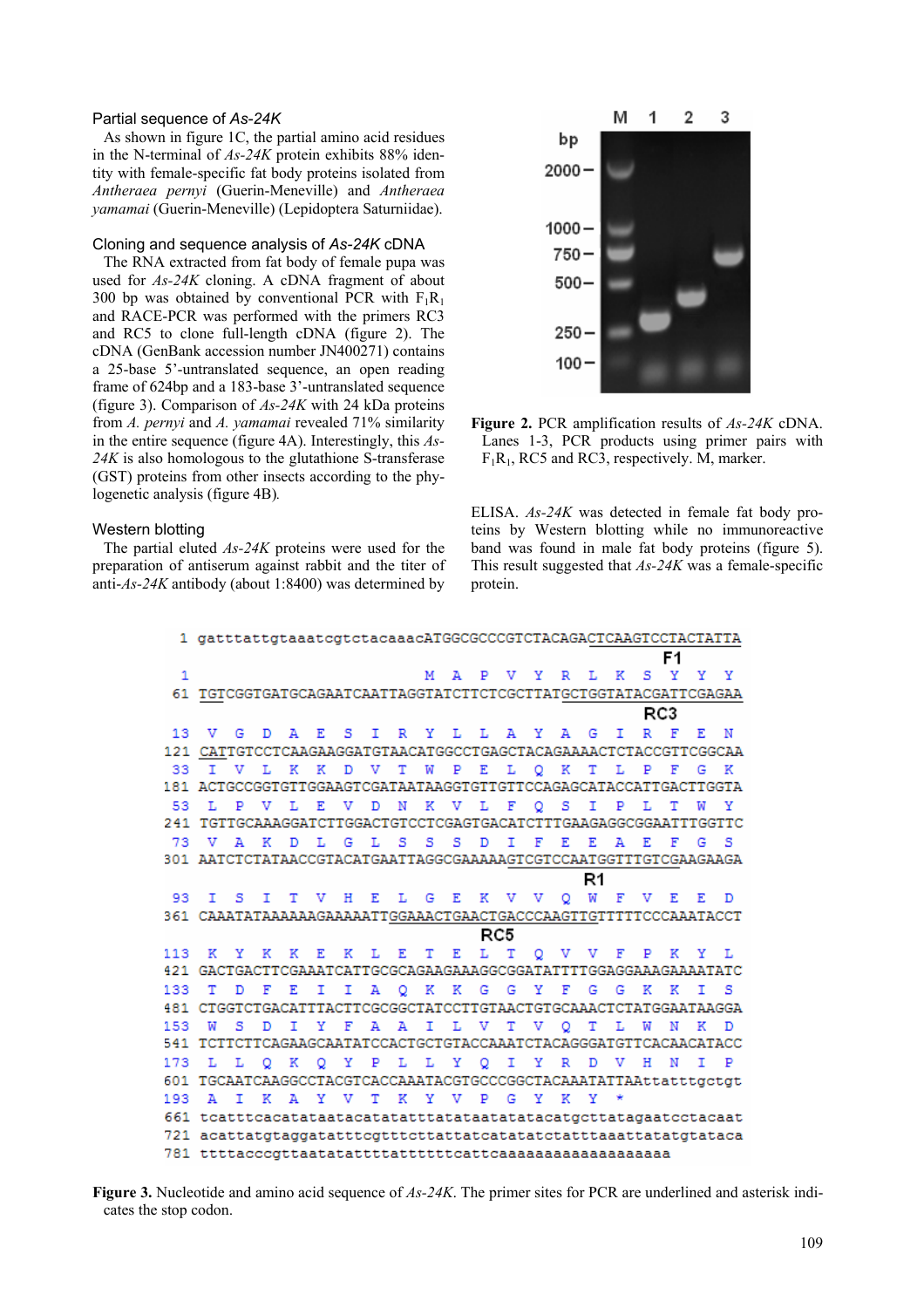

**Figure 4.** Phylogenetic analysis of *As-24K* based on the amino acid sequences. **(A)** Identical and similar amino acids conserved were represented in black and gray, respectively. **(B)** The phylogenetic tree was constructed by MEGA (version 4.0) program using the maximum parsimony method and bootstrap values (1000 repetitions) of the branches are indicated. GST represents glutathione S-transferase.



**Figure 5.** Western blot analysis of *As-24K* protein. **(A)** A 24 kDa protein was detected by Western blotting. No immunoreactive band was found in the fat body proteins from male pupa using antiserum. **(B)** Western blotting of actin protein was used as a control. Lane 1, fat body proteins from female pupa; Lane 2, fat body proteins from male pupa.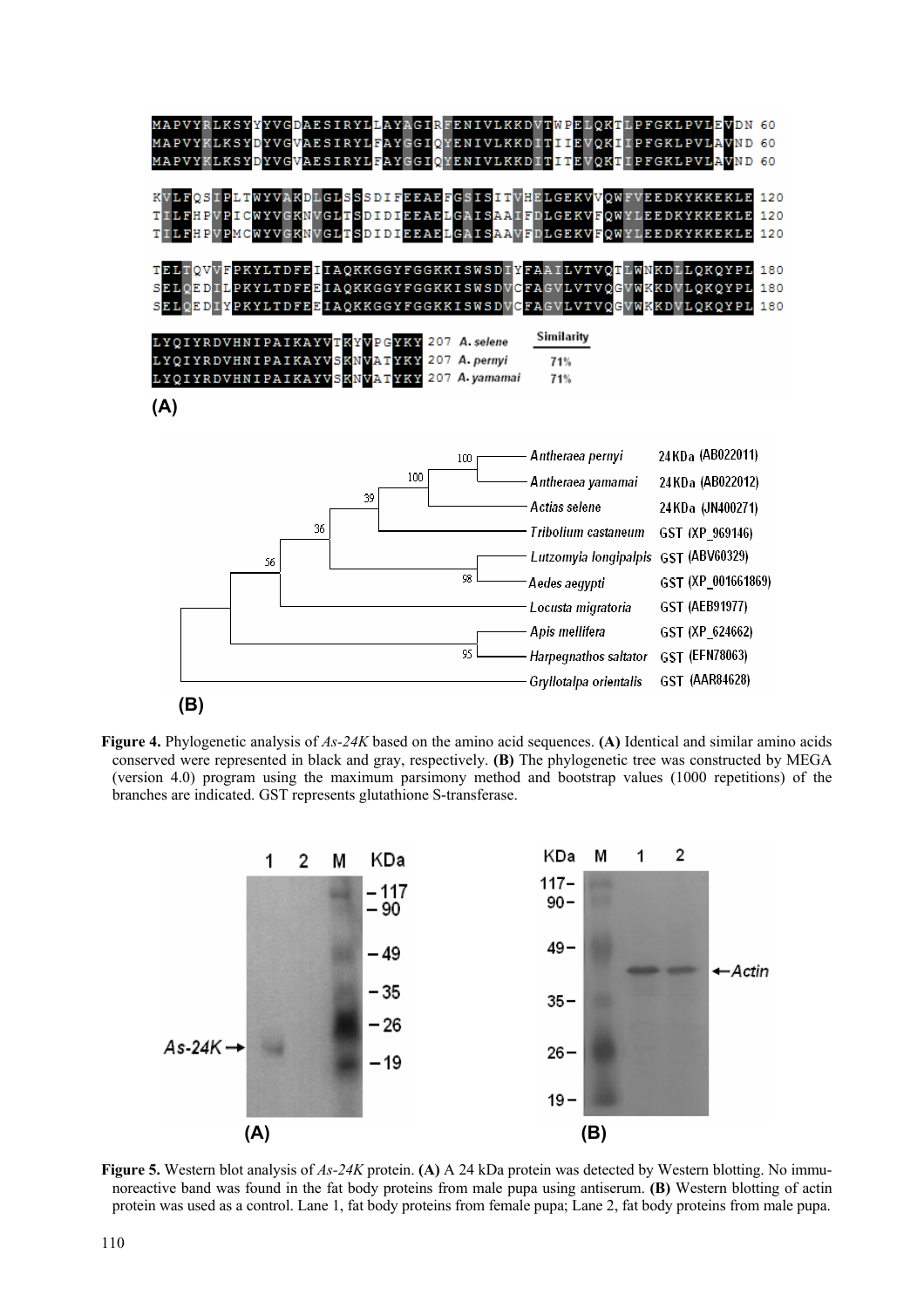

**Figure 6.** Expression of *As-24K* in different developmental tissues. **(A)** Lanes 1-5, Expression of *As-24K* in fat body, mid-intestine, blood, malpighian tube and ovary in female pupae, respectively. Expression of beta actin was used as an internal control **(B)**. M, prestained protein marker.

## Expression of *As-24K* in different tissues

Total proteins were prepared from pupal fat body, mid-intestine, haemolymph, malpighian tubes and ovarys, and immediately analyzed by SDS-PAGE. Western blotting was carried out to detect the expression of *As-24K* using antiserum. *As-24K* expression was restricted to fat body and was not detectable in any other examined tissues (figure 6). These results suggest that the *As-24K* is a female-specific fat body protein.

# **Discussion**

In this paper, a new 24 kDa female-specific protein was determined from *A. selene* and two conserved domains predicted by SMART (http://smart.embl-heidelberg.de/), GST (Glutathione S-transferase)-N (5-75 aa) and GST-C (84-192 aa), were found in *As-24K*. Phylogenetic analysis indicated *As-24K* was highly homologous to *A. pernyi* and *A. yamamai* 24 kD as far as the amino acid sequences are concerned. However, the *As-24K* also shows some similarity with glutathione S-transferases reported for several other insects (figure 4). Since Glutathione S-transferase plays a key role in detoxifying exogenous compounds (Yu, 1996) and is related with the resistance of insects (Fournier *et al*., 1992; Kostaropoulos *et al*., 2001; Ranson *et al*., 2001; Willoughby *et al*., 2006; Gui *et al*., 2009), whether these 24 kD proteins are enzyme-like proteins remains to be explored.

The lack of expression of *As-24K* in different pupal tissues also suggested that it is restricted to the fat body, which is different from the expression profile of vitellogenin of *A. selene* in our previous study (Qian *et al*., 2011). Furthermore, this 24 kD like protein could not be taken up by ovaries and is different from other femalespecific proteins according to Yokoyama *et al*. (1994). All this suggest that *As-24K* is not a member of vitellogenins.

The results of this paper and studies by other authors (Yokoyama *et al*., 1994) suggest that 24 kD protein was limited to the female fat bodies and its function remains unknown. Considering that some proteins secreted by female fat body was closely related with the egg devel-

opment of insect (Telfer and Melius, 1963; Tufail and Takeda, 2008), so whether this 24 kD protein is also involved in the embryonic development need to be further investigated.

## **Acknowledgements**

This work was supported by the earmarked fund for Modern Agro-industry Technology Research System (CARS-22-SYZ10), Youth Foundation of Anhui Agricultural University (2010zd10) and Natural Science Foundation of Anhui Province of China (11040606M98).

## **References**

- AMORNSAK W., NODA T., YAMASHITA O., 1992.- Accumulation of glue proteins in the developing colleterial glands of the silkworm, *Bombyx mori*.- *Journal of Sericultural Science of Japan*, 61: 123-130.
- BEAN D. W., SILHACEK D. L., 1989.- Changes in titer of the female-predominant storage protein (81K) during larval and pupal development of the wax moth, *Galleria mellonella*.- *Insect Biochemistry and Physiology*, 10: 333-343.
- BRADFORD M. M., 1976.- Rapid and sensitive method for the quantitation of microgram quantities of protein utilizing the principle of protein-dye binding.- *Analytical Biochemistry*, 72: 248-254.
- EDMAN P., 1950.- Method for determination of the amino acid sequence in peptides.- *Acta Chemica Scandinavica*, 4: 283- 293.
- ENGELMANN F., 1979.- Insect vitellogenin: identification, biosynthesis and role in vitellogenesis.- *Advances in Insect Physiology*, 14: 49-108.
- FOURNIER D., BRIDE J. M., POIRE M., BERGE J. B., PLAPP F. W., 1992.- Insect glutathione S-transferases. Biochemical characteristics of the major forms from houseflies susceptible and resistant to insecticides.- *Journal of Biological Chemistry*, 267: 1840-1845.
- GUI Z. Z., HOU C. X., LIU T., QIN G. X., LI M. W., JIN B., 2009.- Effects of insect viruses and pesticides on glutathione s-transferase activity and gene expression in *Bombyx mori*.- *Journal of Economic Entomology*, 102: 1591-1598.